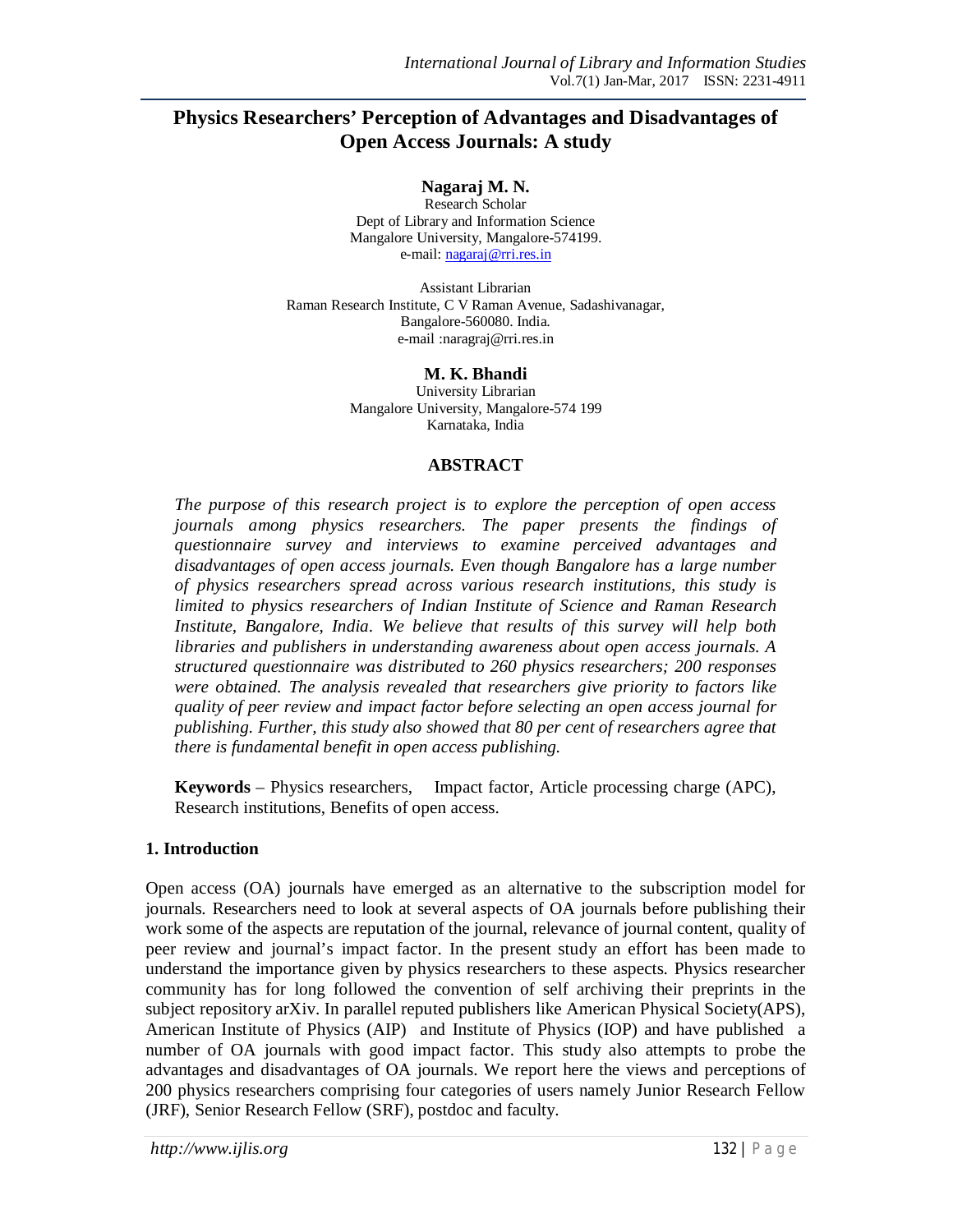## 2**. Open access**

According to the Budapest Open Access Initiative (BOAI 2002) definition, open access means "users can read, download, copy, distribute, print, search or link to the full text of articles, crawl them for indexing, pass them as data to software or use them for any lawful purpose, without financial, legal or technical barriers other than those inseparable from gaining access to the internet itself". OA facilitated users to access open access journals without library subscription. Further, the emergence of OA journals attracted authors to publish in them as well as to use it them as readers.

Vlachaki & Urquhart, (2010) in their study included the following four modes of open access.

- Author-pays journals,
- Free access to articles after a period of time [or delayed access]
- Self-archiving peer-refereed articles
- Free access articles through databases

Harnad et al (2002) points out that open access to an article may be provided either by publishing in open access journals (Gold route) or by publishing in non-OA journals and self-archive it in an OA archive (Green route). In gold route, authors can choose the following:

- Publishing in OA Journals without article processing charges (APC) e.g. Pramana Journal of Physics
- Publishing in OA Journals with APC charges. e.g. Physical Review X

In green route, some publisher's allow authors to provide open access to the author version of their publications through their respective Institutional Repository and on their personal web pages. American Physical Society (2014), supporting green rout states that "The author or the author's employer may use all or part of the APS published article, including the APSprepared version (e.g., the PDF from the online journal) without revision or modification, on the author's or employer's website."

#### **3. Review of Literature.**

The survey results by Kaba and Said (2015) on open access use, awareness and perception at Al Ain University of Science and Technology (AAU), United Arab Emirates on 34 fulltime faculties revealed that respondents have positive perceptions of OA resources. Another interesting study by Nicholas et al, (2005) on 3,787 users from 97 different countries showed that respondents self-archiving their publications on their home page or on their website were likely to publish in OA journals. In the same study Nicholas et al (2005), point out that respondents agree that OA journals publishing would result in fewer papers being rejected.

The open access movement lead to lot of initiatives, including Directory of Open Access Journals (DOAJ) . Sarika Sawant (2009) in her study on open access journal initiatives in India states that "India has contributed towards open access growth by publishing 178 Indian open access journals which come to about 21 per cent of total DOAJ journals". Singh and Kumar (2016) in their study on research impact of OA journals in animal sciences point out that within a short period after origin; more than one third of OA journals listed in DOAJ had impact factor and h-index. They also conclude that in comparison to core journals in animal sciences, the research impact of OA journals is not very impressive. In a study on OA publishing in Indian premier research intuitions Bhat (2009) showed that only standard, peer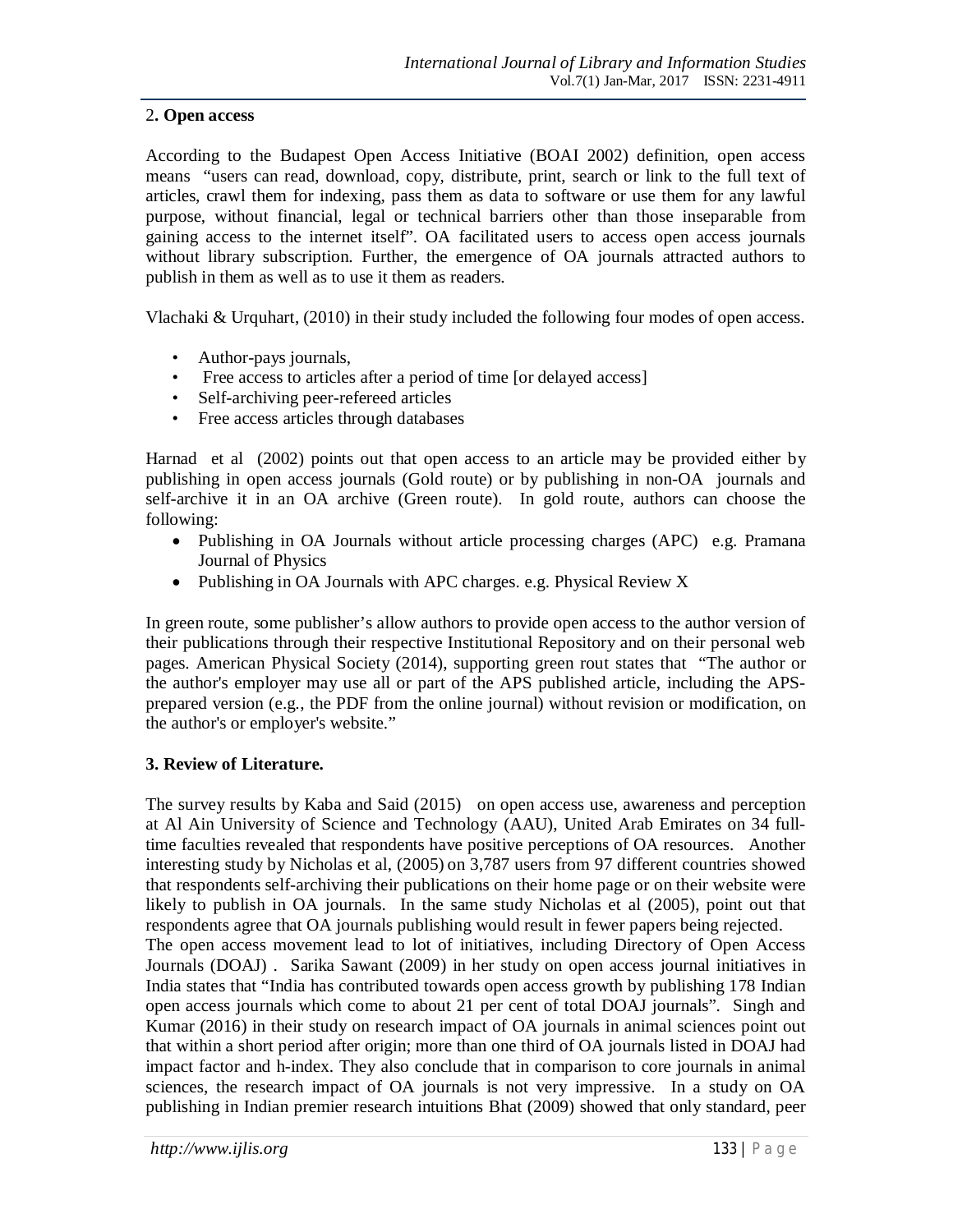reviewed OA journals such as Current Science, Bulletin of Materials Science and Pramana Journal of physics, used by Indian scientific community for dissemination of their research findings.

Harish and Geetha (2013) conducted a study on faculty and research scholars of engineering colleges in Mysore the authors found that a majority of respondents are highly satisfied with the content available in open access journals. Aswathy and Gopikuttan (2013) in their study on OA literature productivity of physics concluded that open access journals are one of the potential solutions to the crisis in serial's pricing, particularly to a country like India, where libraries do not have adequate funds to subscribe to journals. Nagaraj & Bhandi (2016) in their study on use and awareness of open access resources show that physics researchers at Raman Research Institute, Bangalore are satisfied with available OA resources like arXiv and NASA/ADS and they also feel that these resources are useful and trustworthy for their research.

Nature (2015) conducted a survey of 22,000 academic researchers and found that there needs still more education on available funding and open access mandates. A Study by Chen  $\&$ Due (2016) on status of open access library and information science journals authors recommend further studies in this area such as total citations, bibliographic specification and others aspects of OA journals.

#### 4. **Objectives of the Study**

- To explore the factors influencing publications in open access journals
- To ascertain perceived advantages and disadvantages of open access journals by physics researchers.
- The present study looks at the following advantages and disadvantages.
- Advantages include innovative research articles in OA journals, larger readership than non-OA journals, visibility in search engines and more citations.
- Disadvantages are lower impact factor, not having a clear copyright policy, expensive article processing charges and not deriving any benefits in OA publishing.

#### **5. Scope and Limitations of the Study**

This study is limited to physics researchers of Indian Institute of Science (IISc) and Raman Research Institute (RRI) Bangalore, India. We believe implications of this survey will give a better insight in understanding open access journals for both libraries and publishers. Further, this study focuses on full-time research scholars and faculty of these institutions. Open access journals have a number of facets but the present study is limited to selected advantages and disadvantages of OA journals.

#### **6. Research Methodology**

To assess perceived advantages and disadvantages of physics researchers the survey method was used. Keeping in view the objectives of the study, required data were collected through distribution of a structured questionnaire to faculty, research scholars, and postdocs. After conducting pilot study questionnaire was designed using Likert's five-point scale with closeended questions. The first part consists of demographic information, second part consists factors influencing publication of open access journals, and last part consists of perceived advantages and disadvantages of open access journals.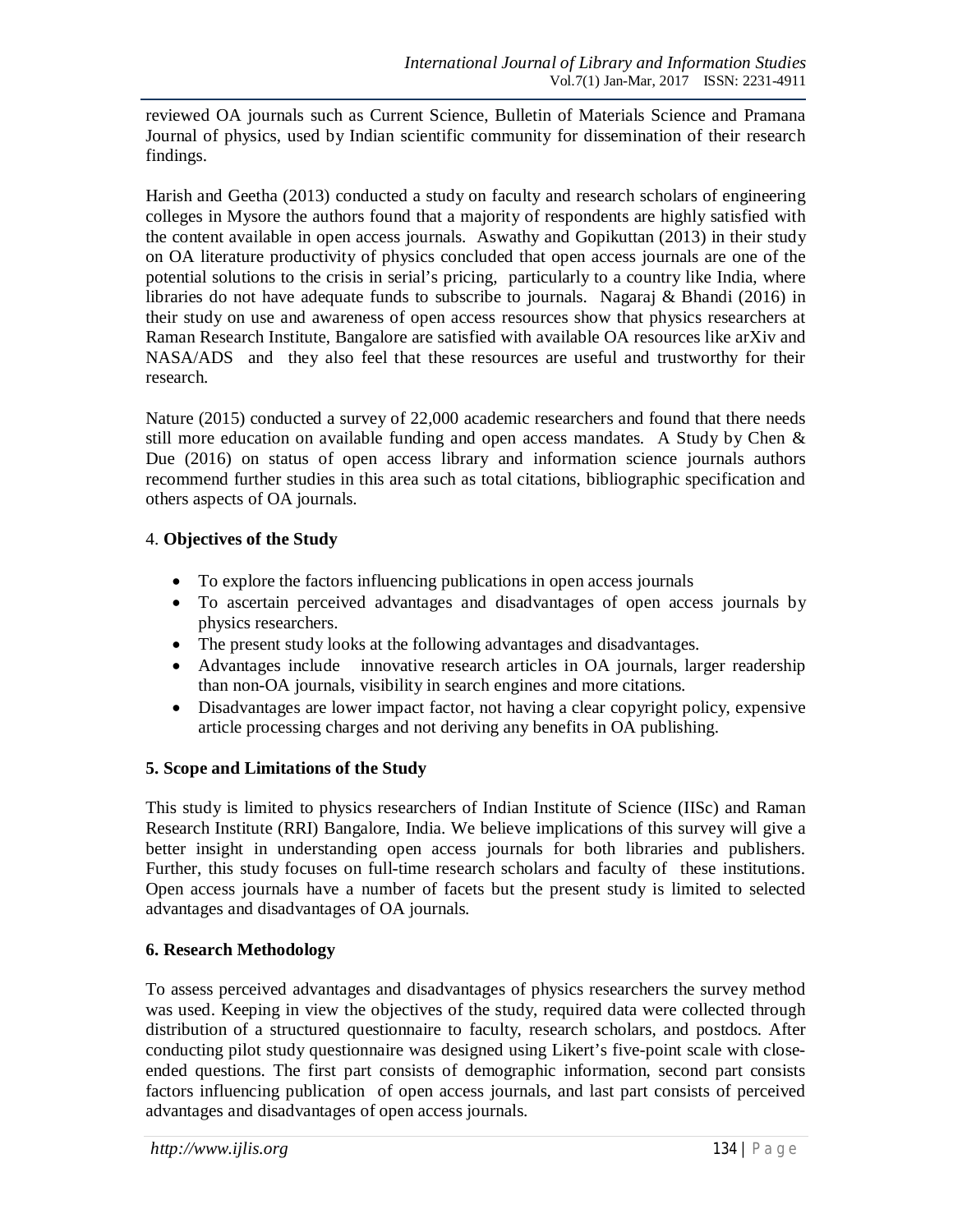The questionnaires were distributed to 260 physics researchers of Indian Institute of science (IISc) and Raman Research Institute (RRI), Bangalore. We received 200 responses from faculty, postdoc and research scholars of the two institutions

#### **7. Data Analysis**

The data collected from the questionnaire were analyzed through Statistical Package for Social Sciences (SPSS). The results are presented in the form of tables and figures. Choices 'Strongly disagree' and 'disagree' were considered as non-acceptance of the statement and 'strongly agree' and 'agree' choices were considered as acceptance of statement ; neither agree nor disagree was considered as undecided.

| SL.<br>No. | <b>Institute</b> | <b>Questionnaires</b><br><b>Distributed</b> | Number of<br><b>Respondents</b> | <b>Percentage</b> |
|------------|------------------|---------------------------------------------|---------------------------------|-------------------|
|            | RRI              |                                             |                                 |                   |
|            | IISc             | 40                                          | 98                              |                   |
|            | Гоtal            | 260                                         |                                 |                   |

**Table1- Distribution of Questionnaires and Response (N=200)**

From table one it is evident that 200 completed questionnaires were received which is a response rate of 76.92% with RRI and IISc response at 102 and 98 respectively. Figure one shows category wise respondents out of 200 responses 67 are faculty members and 25 are postdocs among research scholars; 37 are Senior Research Fellow (SRF) and 34 are Junior Research Fellow (JRF).



#### **7.1. Factors that influence publication in open access journals**

Several factors influence publication in OA journals such as journal impact factor and quality of peer review. Authors consider these factors while deciding to publish their articles in open access journals. Respondents were asked to choose from below four factors that influence the decision to publish in OA journals. They were allowed to select multiple choices.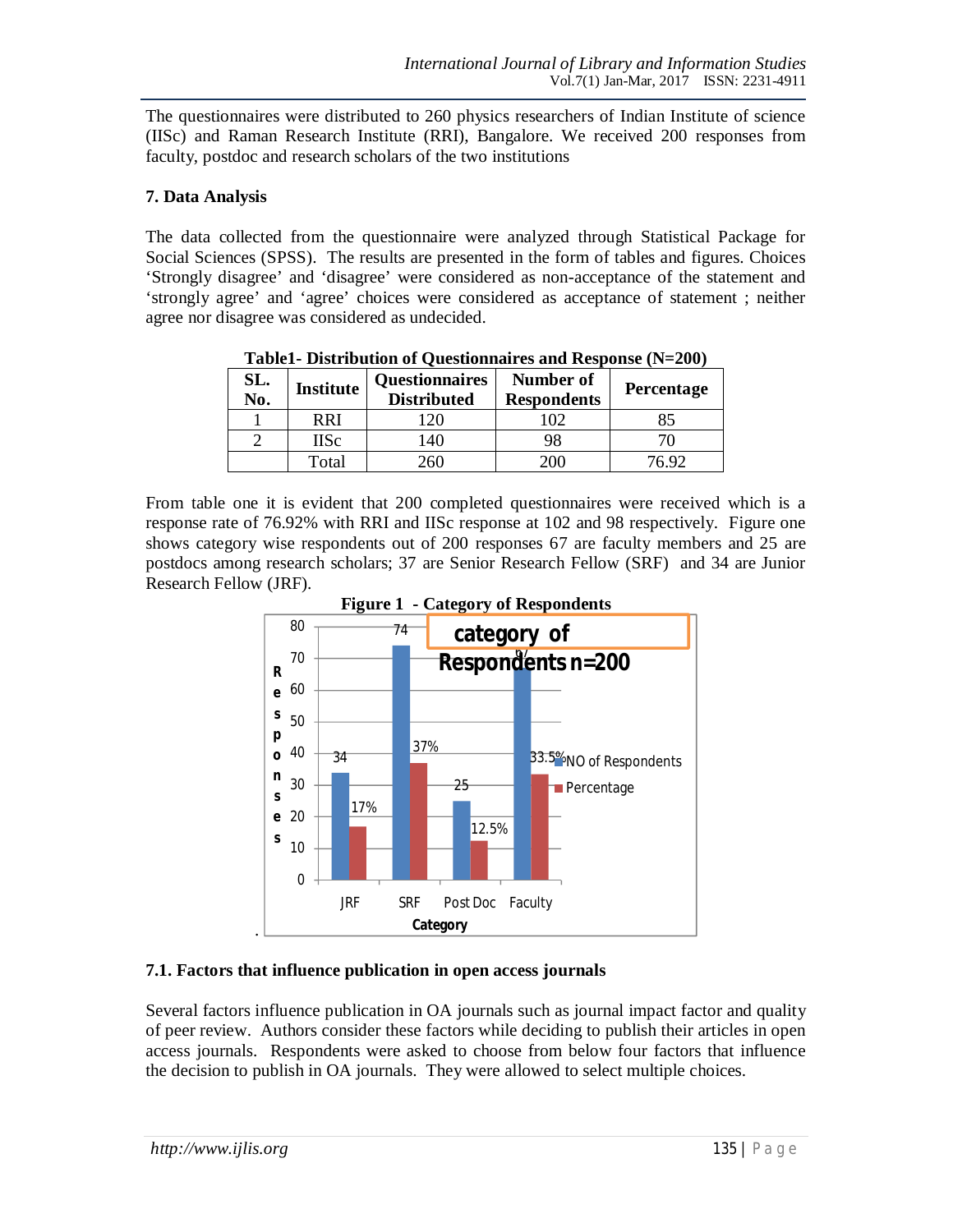- Reputation of the journal
- Relevance of journal content
- Quality of peer Review
- Journal's impact factor.

| <b>SL</b><br>N <sub>0</sub> | <b>Factors</b>               | No. of<br>respondents | Percentage     | Rank  |                |
|-----------------------------|------------------------------|-----------------------|----------------|-------|----------------|
|                             |                              | Yes                   | 114            | 57.0% | 3              |
| 1                           | Reputation of the Journal    | N <sub>o</sub>        | 84             | 42.0% |                |
|                             |                              | Don't Know            | $\mathfrak{D}$ | 1.0%  |                |
|                             |                              | <b>Yes</b>            | 102            | 51.0% | 4              |
| 2                           | Relevance of Journal content | No                    | 96             | 48.0% |                |
|                             |                              | Don't Know            | $\mathfrak{D}$ | 1.0%  |                |
|                             |                              | <b>Yes</b>            | 139            | 69.5% | 1              |
| 3                           | Quality of Peer review       | N <sub>0</sub>        | 59             | 29.5% |                |
|                             |                              | Don't Know            | $\mathfrak{D}$ | 1.0%  |                |
|                             |                              | <b>Yes</b>            | 132            | 66.0% | $\mathfrak{D}$ |
| $\overline{4}$              | Journal's Impact Factor      | N <sub>o</sub>        | 66             | 33.0% |                |
|                             |                              | Don't Know            | $\overline{2}$ | 1.0%  |                |
| 5                           | Don't Know any of the        | Yes                   | 9              | 4.5%  | 5              |
|                             | above                        | N <sub>o</sub>        | 191            | 95.5% |                |

#### **Table – 2 Influencing factors to publish in OA journals**

It is evident from table 2 that all the four factors are important for physics researchers, with more than (50%) choosing each of them. Quality of peer review was most important with (69.5%) choosing it at second rank was journal impact factor with (66%) and least was relevance of journal content was at last position. Only nine respondents constituting (4.5%) indicated that they are not familiar with these factors. In a similar study conducted by Nature group (2015) revealed that a decreasing numbers of authors are concerned about perceptions of the quality of open access publications in 2014 and 2015.

#### **8. Advantages OA journals**

To determine perception of advantages and disadvantages of OA journals based on their usage a set of probable advantages and disadvantages was offered as choices in the questionnaire. Advantages of OA journals include driving innovative research articles, larger readership, higher visibility and more citations. For each choice, respondents were asked to grade on the five point Likert scale namely strongly disagree, disagree, neither agree nor disagree, agree and strongly agree.

#### **8.1.** OA **journals bring innovative research articles**-

We wish to find that OA journals are perceived as publishing articles pertaining to recent developments in the subject.

Table 3 shows that out of 200 respondents around 168(84%) chose strongly agree and agree only three (1.5%) disagree the statement. Category wise numbers of JRF, SRF, Postdoc and faculty show the similar pattern.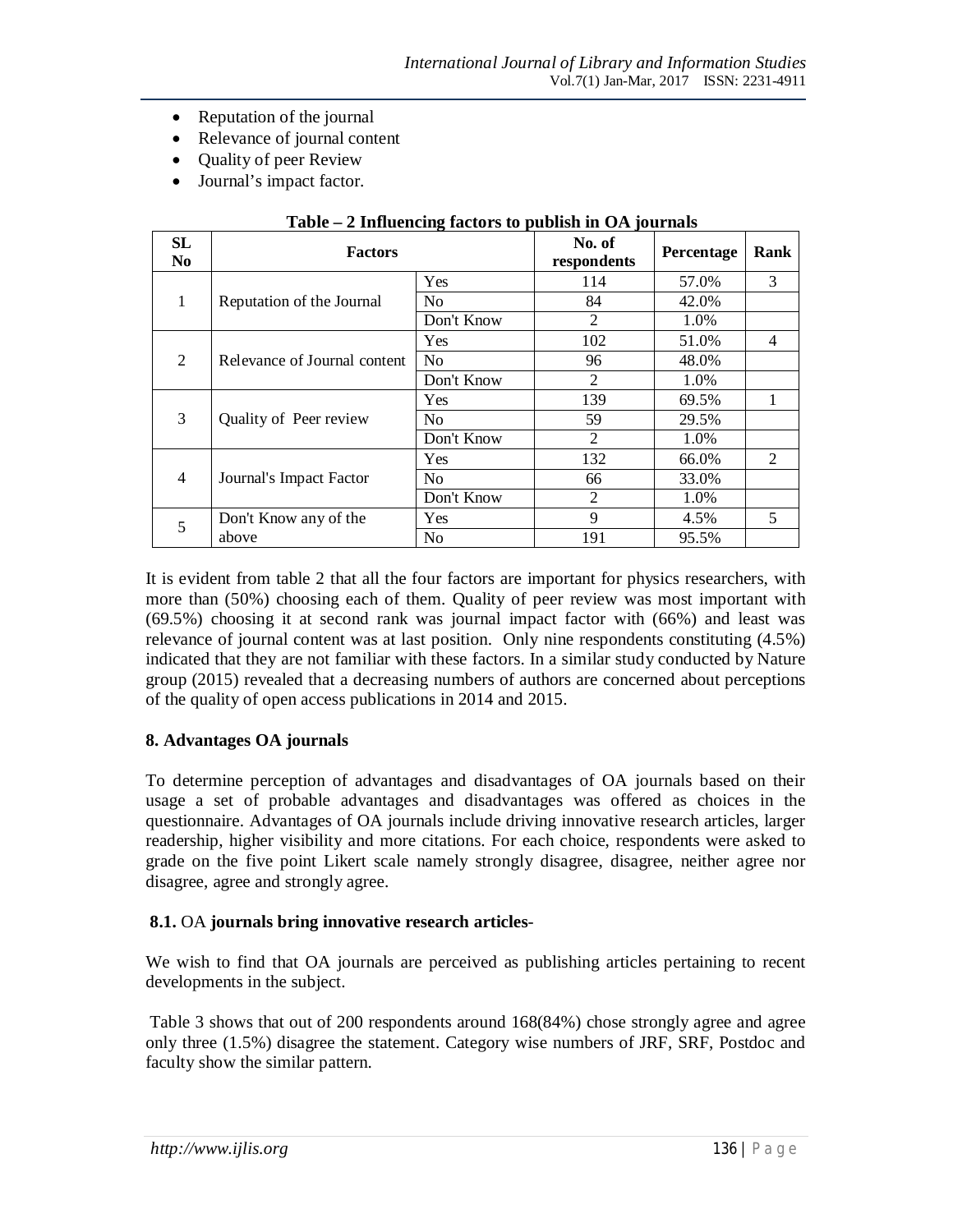| Table -3 OA journals bring innovative research article. |                                  |                |               |                |                |                                        |  |  |
|---------------------------------------------------------|----------------------------------|----------------|---------------|----------------|----------------|----------------------------------------|--|--|
|                                                         |                                  |                | Category      |                |                |                                        |  |  |
| <b>Advantage</b>                                        |                                  | <b>JRF</b>     | <b>SRF</b>    | Postdoc        | <b>Faculty</b> | <b>Total with</b><br><b>Percentage</b> |  |  |
|                                                         | Strongly<br>Disagree             | 0              | $\Omega$      | $\theta$       | 0              |                                        |  |  |
| OA journals                                             | Disagree                         | $\theta$       | $\mathcal{D}$ | $\Omega$       |                | 3(1.5)                                 |  |  |
| bring Innovative<br>research articles                   | Neither<br>agree<br>nor disagree | $\overline{2}$ | 11            | 5              | 11             | 29(14.5)                               |  |  |
|                                                         | Agree                            | 14             | 25            | 16             | 38             | 93(46.5)                               |  |  |
|                                                         | <b>Strongly Agree</b>            | 18             | 36            | $\overline{4}$ | 17             | 75(37.5)                               |  |  |
|                                                         | Total                            | 34             | 74            | 25             | 67             | 200(100.0)                             |  |  |

#### **8.2. OA journals have a larger readership of researchers than non-OA Journals –**

Toll access journals requires a subscription for full text access**.** Since OA journals are free to access it is reasonable to believe to have larger readers. To confirm this was questioned to respondents. Table 4 shows out of 200 respondents 79(39.5%) agree and 81(40.5%) strongly agree thus 160(80%) accept that OA journals have larger readership of researchers. Only nine respondents (4.5%) disagreed and 31(15.5%) respondents opted for neither agree nor disagree. More than fifty per cent of JRF, SRF, Postdoc and faculty answered as strongly agree and agree for this statement

|                               | <br>-<br>Category     |                |            |                |                  |                                 |  |  |
|-------------------------------|-----------------------|----------------|------------|----------------|------------------|---------------------------------|--|--|
| <b>Advantage</b>              |                       | <b>JRF</b>     | <b>SRF</b> | <b>Postdoc</b> | <b>Faculty</b>   | <b>Total with</b><br>Percentage |  |  |
|                               | Strongly              | 1              | $\theta$   | $\Omega$       | $\boldsymbol{0}$ | 1(.5)                           |  |  |
|                               | Disagree              |                |            |                |                  |                                 |  |  |
| <b>OA</b><br>Journals<br>have | Disagree              | $\Omega$       | 5          |                | 3                | 8(4.0)                          |  |  |
| larger readership of          | Neither agree         | $\overline{2}$ | 12         | 5              | 12               | 31(15.5)                        |  |  |
| researchers than non-         | nor disagree          |                |            |                |                  |                                 |  |  |
| <b>OA</b> Journals            | Agree                 | 11             | 28         | 13             | 27               | 79(39.5)                        |  |  |
|                               | <b>Strongly Agree</b> | 20             | 29         | ⇁              | 25               | 81(40.5)                        |  |  |
|                               | Total                 | 34             | 74         | 25             | 67               | 200(100.0)                      |  |  |

**Table -4 OA journals have larger readership**

#### **8.3. OA Journals have higher visibility in Google search engine. –**

Visibility refers to availability of articles in search engines results and DOAJ database. In the pilot study, most the researchers said that they use Google for searchers hence we referred the same in this study. Table 5 shows that out of 200 respondent 62(31%) strongly agree and 74(37%) agree thus (68%) accept this statement. A minority of (9.5%) disagree with this statement and 43(21.5%) were uncertain and they opted for neither agree nor disagree.

Category wise response shows that more than (50%) of JRF, SRF and faculty are in favor of this statement. Around (44% ) of postdoc researchers are accepting this statement.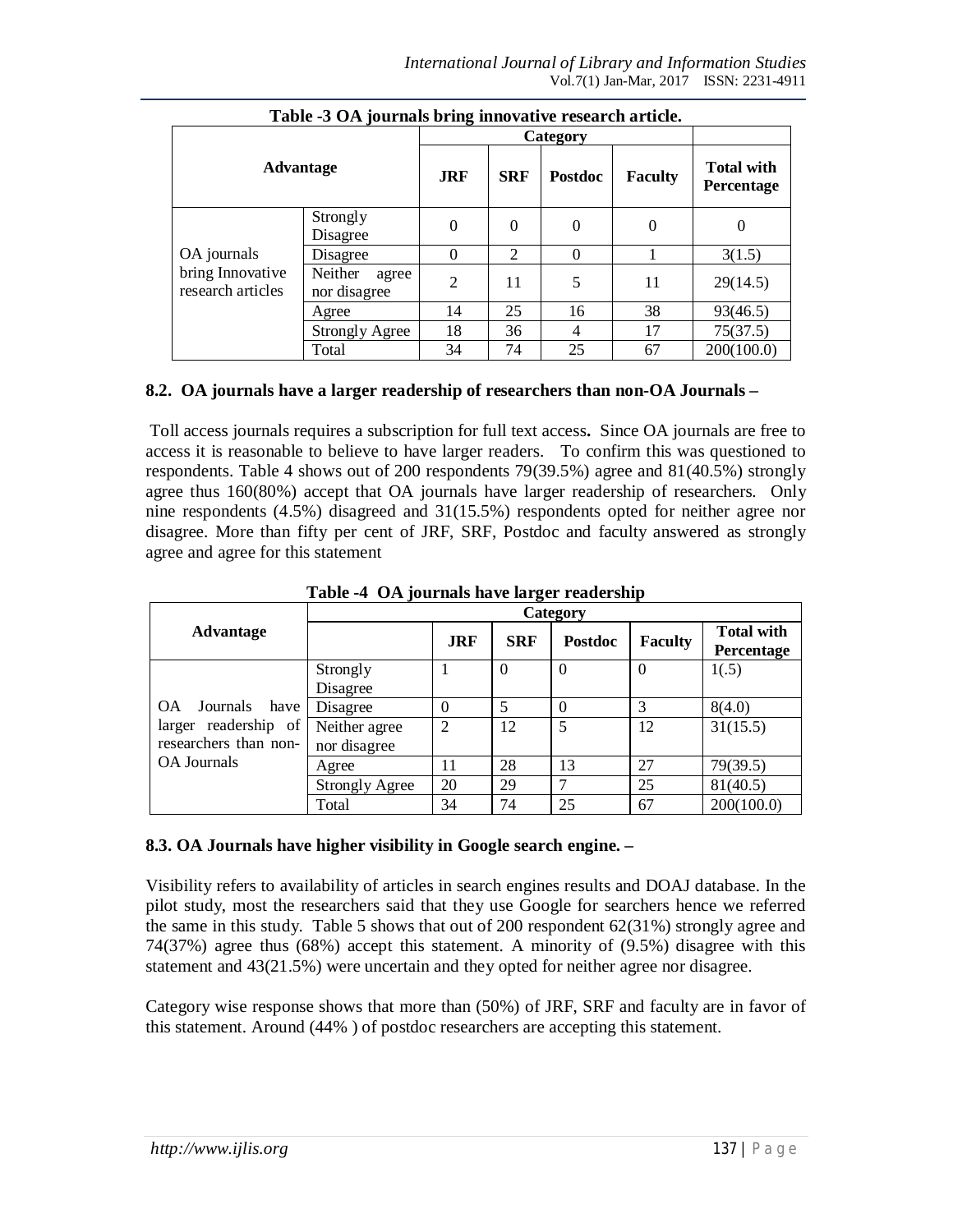| Table -5 OA journals have higher visibility in Google. |                               |                |            |                |                |                                 |  |  |
|--------------------------------------------------------|-------------------------------|----------------|------------|----------------|----------------|---------------------------------|--|--|
|                                                        |                               |                |            |                |                |                                 |  |  |
| <b>Advantage</b>                                       |                               | <b>JRF</b>     | <b>SRF</b> | <b>Postdoc</b> | <b>Faculty</b> | <b>Total with</b><br>Percentage |  |  |
|                                                        | Strongly<br>Disagree          | $\Omega$       | 2          | $\theta$       | $\Omega$       | 2(1.0)                          |  |  |
| <b>OA</b><br>Journals                                  | Disagree                      |                | 5          | 7              | 6              | 19(9.5)                         |  |  |
| Provides<br>higher<br>visibility in Google             | Neither agree nor<br>disagree | $\overline{4}$ | 13         | 7              | 19             | 43(21.5)                        |  |  |
| search engine.                                         | Agree                         | 16             | 31         | 4              | 23             | 74(37.0)                        |  |  |
|                                                        | <b>Strongly Agree</b>         | 13             | 23         |                | 19             | 62(31.0)                        |  |  |
|                                                        | Total                         | 34             | 74         | 25             | 67             | 200(100.0)                      |  |  |

**8.4. OA Journals have more citations –** A study conducted by Pandita and Ramesha (2013) on decadal analysis of DOAJ concludes that citation and impact factors of OA journals have increased manifold . On these lines present study showed that out of 200 respondents  $30(15%)$  strongly agree and  $67(33.5)$  agree thus  $(48.5%)$  accept this statement and  $(31.5%)$ disagree for this statement, remaining (20.0%) respondents are undecided.

Coming to category wise response (55%) of faculty, (56 %) of Postdocs ,(39.18 %) of SRF and (38.23% ) of JRF accept this statement.

|                                    | Category                      |            |            |                |                |                                 |  |  |
|------------------------------------|-------------------------------|------------|------------|----------------|----------------|---------------------------------|--|--|
| Advantage                          |                               | <b>JRF</b> | <b>SRF</b> | Post doc       | <b>Faculty</b> | <b>Total with</b><br>Percentage |  |  |
|                                    | <b>Strongly Disagree</b>      |            |            |                |                | 4(2.0)                          |  |  |
|                                    | Disagree                      | 11         | 28         | h              | 14             | 59(29.5)                        |  |  |
| OA Journals have<br>more citations | Neither agree nor<br>disagree | 5          | 16         | 4              | 15             | 40(20.0)                        |  |  |
|                                    | Agree                         | 8          | 19         | 10             | 30             | 67(33.5)                        |  |  |
|                                    | <b>Strongly Agree</b>         | 9          | 10         | $\overline{4}$ |                | 30(15.0)                        |  |  |
|                                    | Total                         | 34         | 74         | 25             | 67             | 200(100.0)                      |  |  |

**Table -6 OA journals have more citations.**

# **9 Disadvantages of OA journals**

Even though open access journals provide free full-text access to users, they are perceived to have some disadvantages. Some of the factors that constrain authors from publishing in them are studied here.

**9.1. OA journals have lower impact factor –** For any journal, impact factor is considered the important aspect for publishing. Table, 7 shows below that 83 respondents (41.5%) disagree and (4.5%) Strongly disagree total (46%) disagree for this statement only (34.5%) are in favour of this statement.

Among research scholars JRF (47%) strongly disagree and disagree but SRF agree that OA journals have lower impact factor. However (50%) of faculty and postdocs do not agree it has as disadvantage.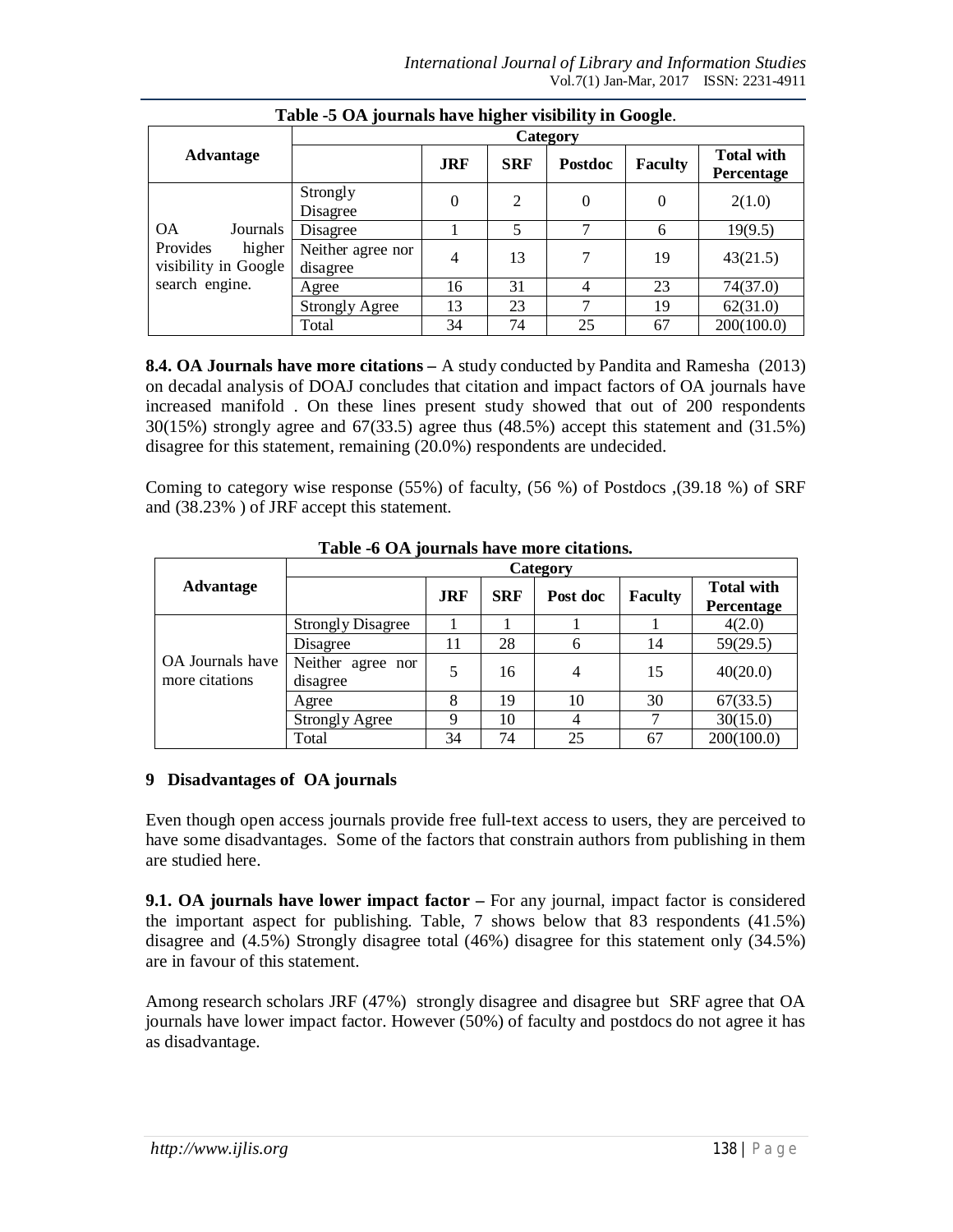| Table – 7 OA journals have lower impact factor |                               |            |                |                |                |                                 |  |  |
|------------------------------------------------|-------------------------------|------------|----------------|----------------|----------------|---------------------------------|--|--|
|                                                | Category                      |            |                |                |                |                                 |  |  |
| <b>Disadvantage</b>                            |                               | <b>JRF</b> | <b>SRF</b>     | <b>Postdoc</b> | <b>Faculty</b> | <b>Total with</b><br>Percentage |  |  |
|                                                | Strongly<br>Disagree          | 4          | $\overline{4}$ |                | $\theta$       | 9(4.5)                          |  |  |
|                                                | Disagree                      | 12         | 21             | 13             | 37             | 83(41.5)                        |  |  |
| OA journals<br>have lower<br>impact factor     | Neither agree nor<br>disagree |            | 18             | 3              | 13             | 39(19.5)                        |  |  |
|                                                | Agree                         | 12         | 28             | 8              | 14             | 62(31.0)                        |  |  |
|                                                | <b>Strongly Agree</b>         |            | 3              |                | 3              | 7(3.5)                          |  |  |
|                                                | Total                         | 34         | 74             | 25             | 67             | 200(100.0)                      |  |  |

# **9.2. Article processing charge (APC) for OA journals is highly expensive-**

Though OA journals provide several benefits to users, most of OA journals charge APC from authors. In these lines Balaram (2013) states that the emergence of these open access movement allowed publishers to sense a commercial opportunity to bring in 'author pays' model of scientific journals This is perceived as expensive. In response to this statement 115 respondents (57.5 %), strongly agree and (21.5%) agree in total (79%) accept this as disadvantage. Only three percent disagree for this statement.. Category wise response also shows that both research scholars and faculty totally accept this statement. The majority of postdocs (72%) also agree with this statement.

|                                                        | -----<br>$\sigma$ or $\sigma$ of $\sigma$ and $\sigma$ and $\sigma$ or $\sigma$ of $\sigma$ or $\sigma$ |            |            |                |          |                                 |  |  |
|--------------------------------------------------------|---------------------------------------------------------------------------------------------------------|------------|------------|----------------|----------|---------------------------------|--|--|
|                                                        | Category                                                                                                |            |            |                |          |                                 |  |  |
| <b>Disadvantage</b>                                    |                                                                                                         | <b>JRF</b> | <b>SRF</b> | <b>Postdoc</b> | Facult   | <b>Total with</b><br>Percentage |  |  |
|                                                        | Strongly<br>Disagree                                                                                    | $\theta$   | $\theta$   | $\theta$       | $\theta$ | 0                               |  |  |
| Article processing                                     | Disagree                                                                                                |            | 3          |                |          | 6(3.0)                          |  |  |
| charge (APC) for<br>OA Journals is<br>highly expensive | Neither agree<br>nor disagree                                                                           | 5          | 18         | 6              | 7        | 36(18.0)                        |  |  |
|                                                        | Agree                                                                                                   | 10         | 12         | 4              | 17       | 43(21.5)                        |  |  |
|                                                        | <b>Strongly Agree</b>                                                                                   | 18         | 41         | 14             | 42       | 115(57.5)                       |  |  |
|                                                        | Total                                                                                                   | 34         | 74         | 25             | 67       | 200(100.0)                      |  |  |

**Table – 8 OA journals have expensive APC**

#### **9.3. Copyright Policy of OA journals is not clear**

Copyright policy of open access journals varies among publishers. The question posed in this was whether publishers copyright policy is comprehensible or not. In response to this,  $(32\%)$ strongly agree and six percent agree that open access journals do not have a clear copyright policy. Around (27%) disagree and (34.5%) were undecided. It is evident from table -9 that (43%) SRF and (43.28 %) faculty agree with this statement whereas less than (30%) of JRF and postdocs disagree for this.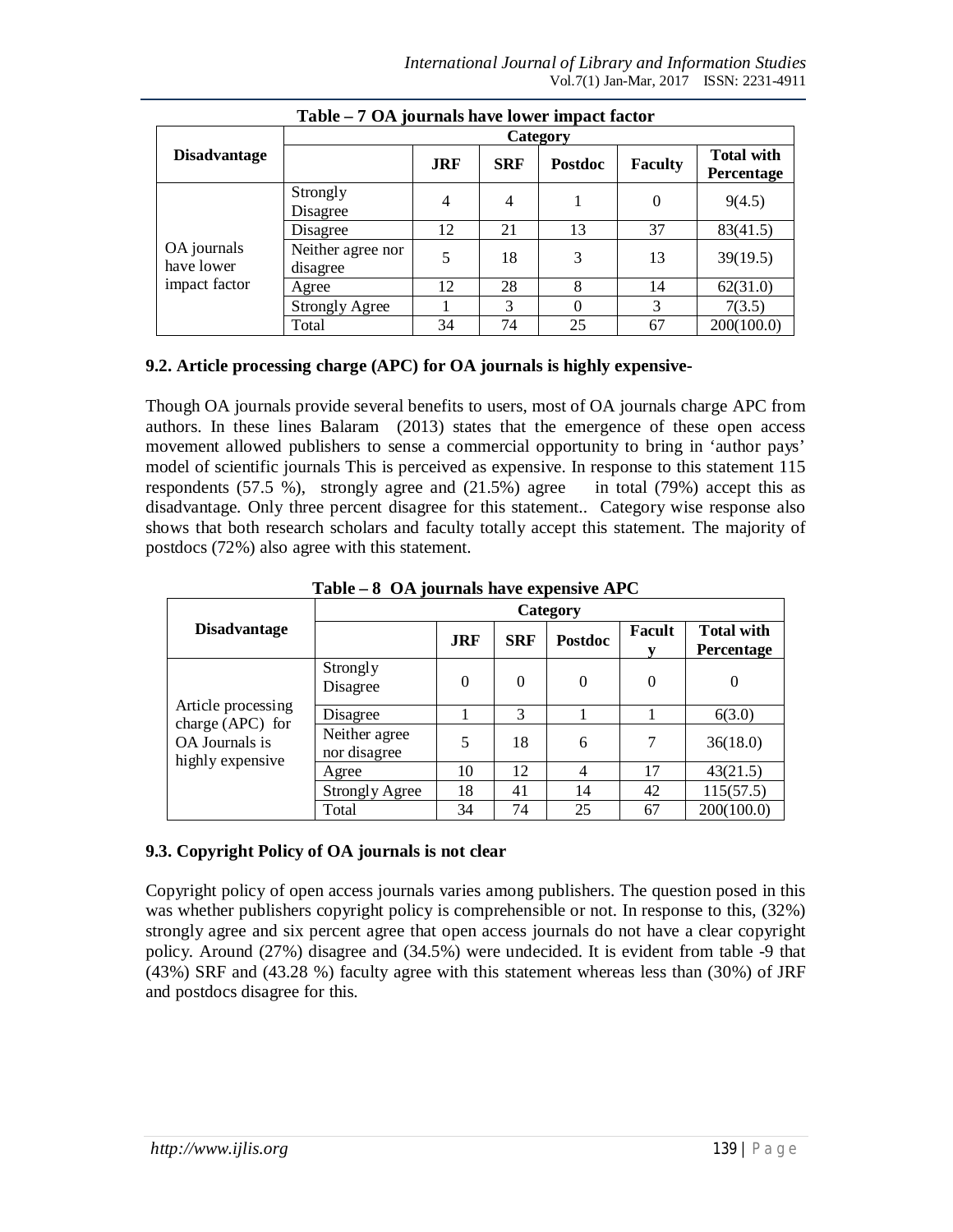|                                           | <br>$\overline{\phantom{a}}$<br>-<br>Category |                |            |                |                |                                 |  |  |
|-------------------------------------------|-----------------------------------------------|----------------|------------|----------------|----------------|---------------------------------|--|--|
| <b>Disadvantage</b>                       |                                               | <b>JRF</b>     | <b>SRF</b> | <b>Postdoc</b> | <b>Faculty</b> | <b>Total with</b><br>Percentage |  |  |
|                                           | Strongly                                      | $\Omega$       | $\theta$   | $\theta$       |                | 1(.5)                           |  |  |
|                                           | Disagree                                      |                |            |                |                |                                 |  |  |
|                                           | Disagree                                      | 10             | 16         | 6              | 22             | 54(27.0)                        |  |  |
| Copyright Policy of<br>OA journals is not | Neither agree nor                             | 15             | 26         | 13             | 15             | 69(34.5)                        |  |  |
| clear                                     | disagree                                      |                |            |                |                |                                 |  |  |
|                                           | Agree                                         |                | 29         | 6              | 22             | 64(32.0)                        |  |  |
|                                           | <b>Strongly Agree</b>                         | $\overline{2}$ | 3          |                | ⇁              | 12(6.0)                         |  |  |
|                                           | Total                                         | 34             | 74         | 25             | 67             | 200(100.0)                      |  |  |

### **Table – 9 OA journals copyright policy is not clear**

#### **9.4. Not deriving benefits from open access publishing-**

Open access publishing comes in two different modes viz. green and gold. Each mode has its own advantages and disadvantages. Authors choose according to their feasibility and derive benefits. To ascertain whether OA journals derive benefits over non-OA journals we posed this question. In response to this as shown in table 10 out of 200 respondents, (74%) disagree and (6%) strongly disagree for this and only (7%) believe that there is no benefit in open access publishing.

It is clear that most of the research scholars, postdoc and faculty disagree with this statement. Since (80%) of respondents disagree for this we conclude users are benefited by publishing in OA journals.

|                                                      | Category                      |                |            |          |                |                                 |  |  |
|------------------------------------------------------|-------------------------------|----------------|------------|----------|----------------|---------------------------------|--|--|
| <b>Disadvantage</b>                                  |                               | <b>JRF</b>     | <b>SRF</b> | Postdoc  | <b>Faculty</b> | <b>Total with</b><br>Percentage |  |  |
|                                                      | Strongly<br>Disagree          | 3              | 6          | $\theta$ | 3              | 12(6.0)                         |  |  |
| There are no                                         | Disagree                      | 24             | 53         | 22       | 49             | 148(74.0)                       |  |  |
| fundamental benefits<br>in open access<br>publishing | Neither agree nor<br>disagree | 4              | 10         | 2        | 10             | 26(13.0)                        |  |  |
|                                                      | Agree                         | $\overline{c}$ | 4          |          | $\overline{4}$ | 11(5.5)                         |  |  |
|                                                      | <b>Strongly Agree</b>         |                |            | 0        |                | 3(1.5)                          |  |  |
|                                                      | Total                         | 34             | 74         | 25       | 67             | 200(100.0)                      |  |  |

**Table – 10 : Not deriving benefits from OA publishing**.

# **10. Findings of the Study**

Opinions on advantages and disadvantages of OA journals were collected by a set of questions posed to physics researchers. Respondents were asked to report the extent of agreement or disagreement with statements about OA journals. Major findings are as follows.

- Most of the respondents (84%) strongly agreed or agreed that OA journals bring innovative research articles .
- Around (80%) agreed that OA journals have a larger readership of researchers than non-OA Journals.
- More than fifty per cent (68%) agreed that OA journals provide higher visibility in Google search engine.
- Less than half (48.5%) agreed that OA journals have more citations. This may be due to lack of awareness or not willing to publish in OA journals.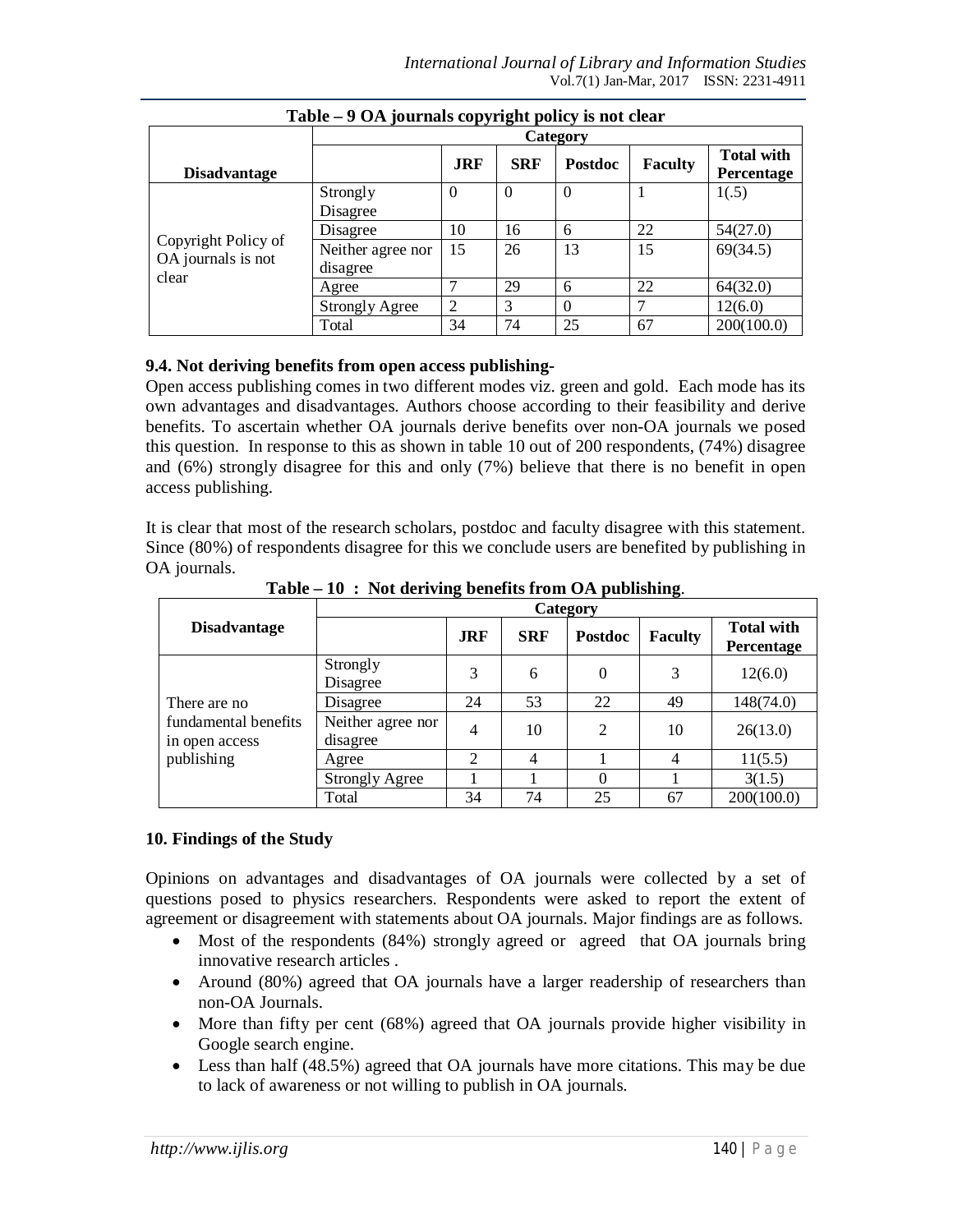- Nearly (46%) disagree that lower impact factor of OA journals as disadvantage and (34.5%) agree that lower impact factor as a disadvantage.
- The majority (79%) agree that article processing charges for OA journals is a disadvantage for publishing in them.
- In a study by Lwoga (2013) on health sciences faculty awareness, attitudes and use of OA scholarly communication showed that "major barriers to OA usage and publishing were related to ICT infrastructure, awareness, skills, journal author-pays model, and copyright and plagiarism concerns". In these lines this study also shows that Non-clarity of copyright policy of OA journals is considered as a disadvantage by (38%) percent of respondents around (27.5 %) disagrees for this.
- Most of the physics researchers (80%) accept that there is a fundamental benefit in open access publishing. Even though the majority of OA journals in physics impose APC, ultimate benefits like citation and visibility are important for authors.

#### **11. Conclusions and suggestions**

The major findings that emerged from this study are diversity of opinion and practice towards OA journals amongst physics researchers.

- Younger researchers comprising JRF and SRF agree that OA journals have lower impact factor and copyright policy is not clear. Both faculty and research scholars accept that there is benefit in publishing in OA journals. Majority (86%) of young researcher agree that OA journals bring innovation in research articles.
- Older respondents consisting of research faculty (88%) feel that article processing charge of OA journals is expensive. More than 50 percent of faculty accept that OA journals derive more citations and have a higher impact factor. This may be because they publish more and are aware of OA journals benefits.
- More than (70%) of postdoc researchers accept that OA journals bring innovation in research articles and also agree that OA journals have larger readership. Around (56%) of postdoc agree that OA journals have more citations. Coming to disadvantages postdoc disagree with the statements that OA journals have lower impact factor and that there are no fundamental benefits from OA publishing.
- APC and non-clarity of copyright policy of OA journals is considered as a disadvantage by physics researchers.

This study reveals that physics researchers before selecting OA journal for publishing they give priority to factors like quality of peer review and impact factor. Other factors like reputation and content of journals are not ignored.

However, several parameters can be tested as advantages or disadvantages of open access journals; this study is limited to four parameters of advantages namely innovative research, having a larger readership, higher visibility, and more citations. The results show that OA journals are to be adequate with reference to first three parameters but researchers look for higher citations in OA journals.

Disadvantages of OA journals studied include impact factor, APC, clear copyright policy by publishers and benefits of OA publishing. Majority of respondents disagree that lower impact factor of OA journals as disadvantage and they strongly agree that APC is expensive. The interesting outcome of this study is that all respondents including JRF, SRF and faculty accept that OA publishing has fundamental benefits. This may be related to practice of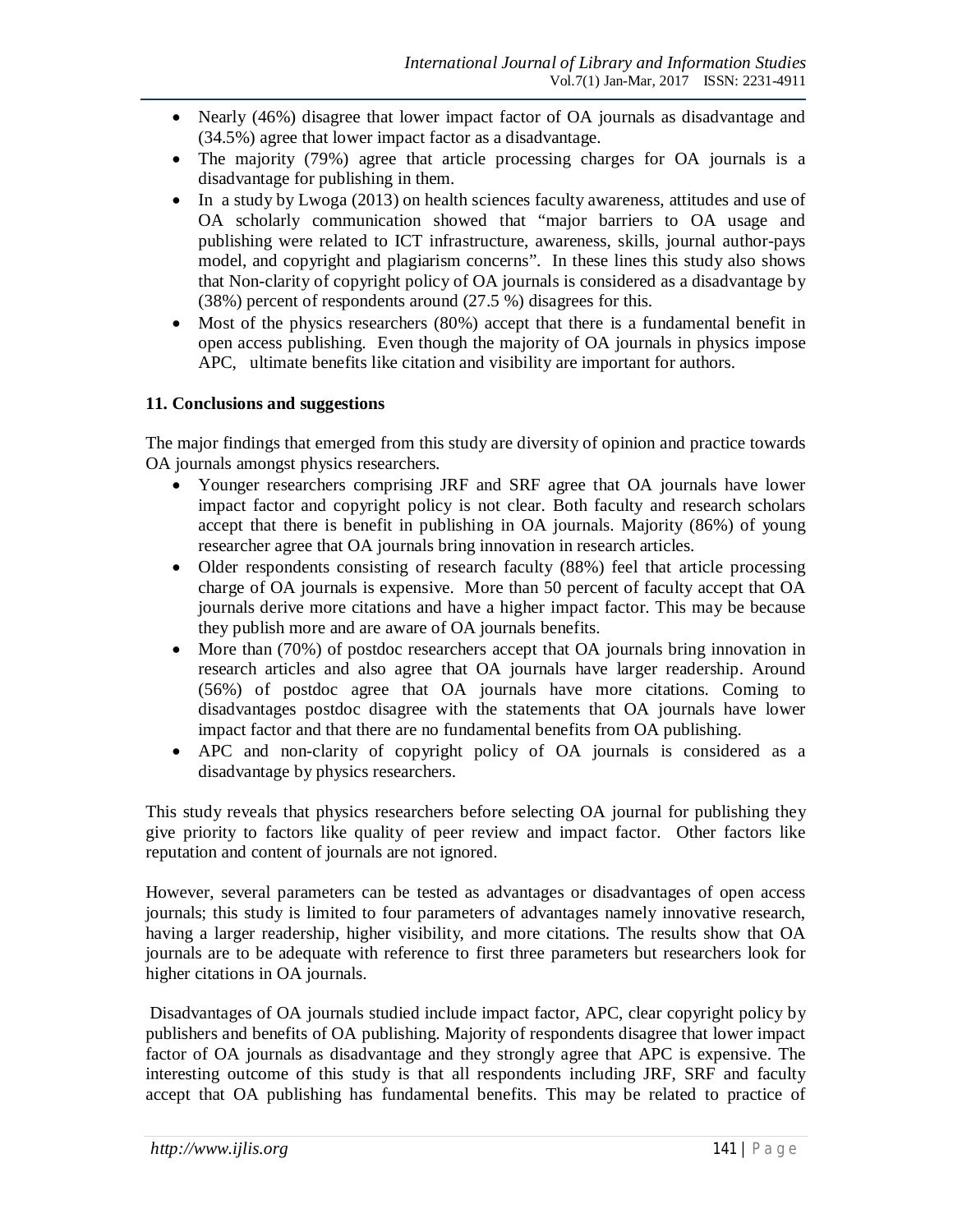physics researchers self-archiving their preprints in subject-based repositories like arXiv from which they get motivated to publish in open access journals.

The response shows that most physics researchers are aware of the concept of OA journals and using them. In all the above eight parameters studied around twenty percent of respondents were undecided about factors. The reasons may be their ignorance of OA journals or fear of copyright issues and plagiarism. Therefore, we recommend libraries and publishers to educate users through orientation programmes and workshops about importance of open access publishing. To improve the rigor of selection of OA journals in 2016 DOAJ carried out a procedure that removed around 3300 OA journals from its database that did not meet its criteria of selection. We believe that this study provides an insight to the factors that OA journal publishers should consider to improve their journals.

#### **Acknowledgements**

One of the author Nagaraj M N, is grateful to Mr Prakash from Indian Academy of Sciences (IASc), Bangalore , who helped in designing the questionnaire and for his suggestions and comments to improve this article. Authors are also thankful to Dr B.M. Meera , Librarian of RRI, for all the support and encouragement to conduct this study. We also thank physics researchers of IISc and RRI for their enthusiasm in answering questionnaire.

#### **References**

- 1. American Physical Society. (2014, December 12). Copyright Policies and FAQ of Journals Retrieved November 14, 2016, from http://journals.aps.org/copyrightFAQ.html
- 2. Aswathy, S & Gopikuttan, A (2013). Open Access literature productivity of Physics: A DOAJ Perspective. Library Philosophy and Practice (E-Journal), 971. Retrieved on December  $25<sup>th</sup>$  2016 from http://digitalcommons.unl.edu/libphilprac/971
- 3. Balaram, P. (2013). Open access: tearing down barriers. *Current Science*, *104*(4), 403–404
- 4. Bhat, M. H. (2009). Open access publishing in Indian premier research institutions. *Information Research*, *14*(3), 4.
- 5. BOAI. Budapest Open Access Initiatives (2002) Retrieved on 3rd December 2016 from http://www.soros.org/openaccess/read.shtml
- 6. Chen, M & Du, Y. (2016). The status of open access library and information science journals in SSCI. The Electronic Library, 34(5), 722–739.
- 7. DOAJ (2016) DOAJ to remove approximately 3300 journals. Retrieved on  $17<sup>th</sup>$ December 2016 from https://doajournals.wordpress.com/2016/05/09/doaj-to-removeapproximately-3300-journals/
- 8. Harish, R and Geetha (2013), Use of open access journals by faculty / research. scholars' of engineering colleges in Mysore city , e-Library Science Research Journal, Vol. 2, (2) pp-1-12
- 9. Harnad, S., Brody, T., Valli $\tilde{A}$  res, F. O., Carr, L., Hitchcock, S., Gingras, Y., ... & Hilf, E. R. (2004). The access/impact problem and the green and gold roads to open access. Serials review, 30(4), 310-314.
- 10. Kaba, A., & Said, R. (2015). Open access awareness, use, and perception: a case study of AA faculty members. New Library World, 116(1/2), 94–103.
- 11. Lowoga, E T. (2013), Health Science faculty perceptions and practices on OA scholarly communication. In Tiwonge Msulira Banda, Margaret E Ngwira and Rose